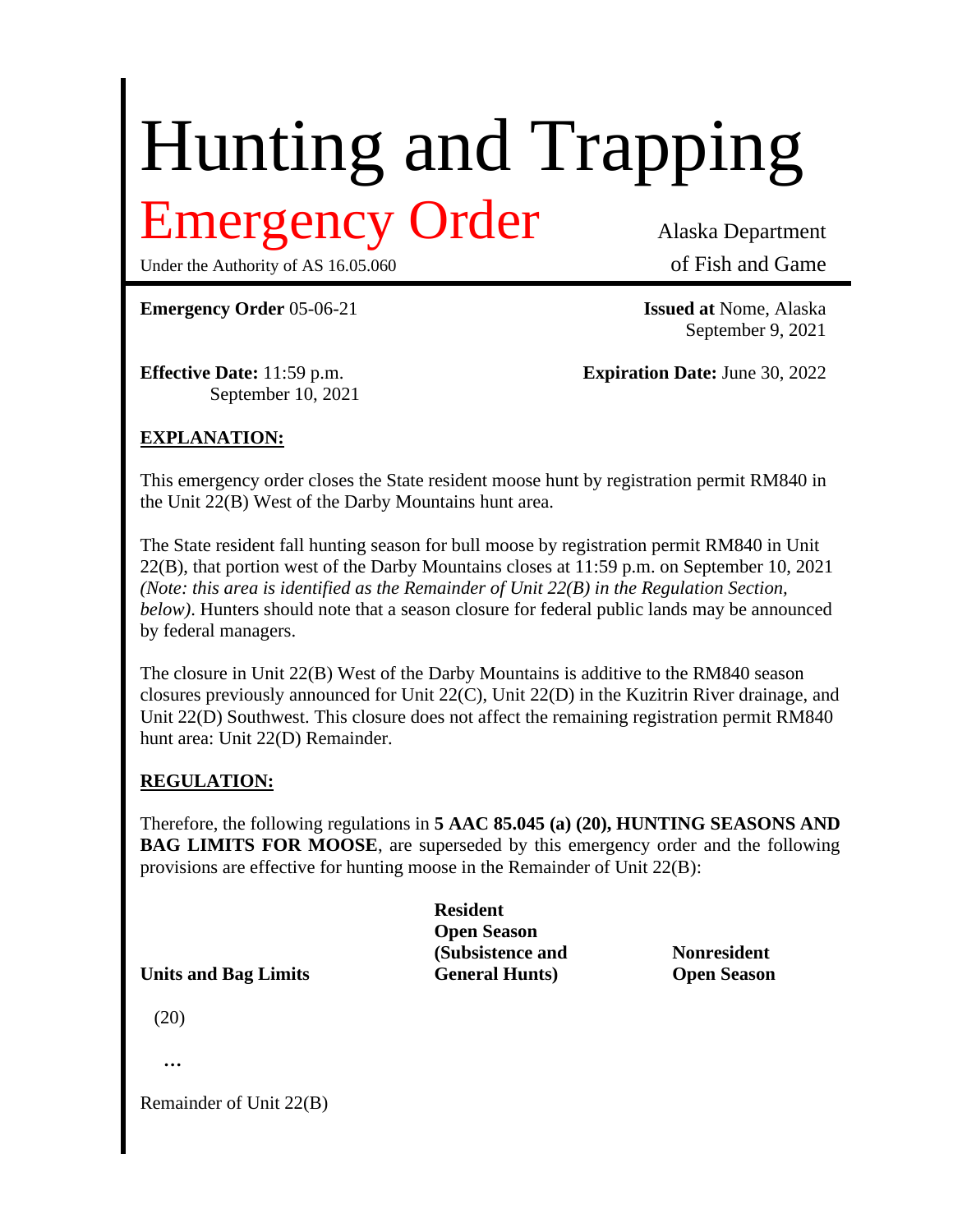### RESIDENT HUNTERS:

1 bull by registration **Sept. 1 - Sept. 10** permit only; or

1 antlered bull by registration Jan. 1 - Jan. 31 permit only;

NONRESIDENT HUNTERS: No open season.

**…**

All other moose hunting regulations in Unit 22 remain unchanged by this emergency order.

Doug Vincent-Lang Commissioner

By delegation to:

Bill Dunker Area Biologist

### **JUSTIFICATION:**

The moose population in the western portion of Unit 22(B) declined 15% annually between 1987 and 1992. Since that time the population has persisted at low densities with poor recruitment that averaged 11% 1992-2019. To prevent overharvest, the Alaska Board of Game established a registration permit requirement for moose hunting in Unit 22(B) West of the Darby Mountains.

To provide both fall and winter moose hunting opportunities in Unit 22(B) West of the Darby Mountains fall and winter registration permit hunts with separate harvest quotas are administered annually. The allocation of the harvestable surplus between the fall and winter hunting seasons follows recommendations provided by representatives of the Northern Norton Sound Advisory Committee.

The Department plans to administer registration permit hunt RM843 beginning January 1, 2022 with a quota that will be dependent on the overall harvest during the fall RM840 season. The total reported harvest during the fall RM840 moose hunt is 19 bulls as of September 9, 2021. The total reported moose harvest is expected to exceed the fall harvest quota of 23 bulls if additional hunting opportunity is provided during the fall RM840 season. Harvest in excess of what has been allocated to the fall season would detract from the opportunity provided during the winter hunt.

### **DISTRIBUTION:**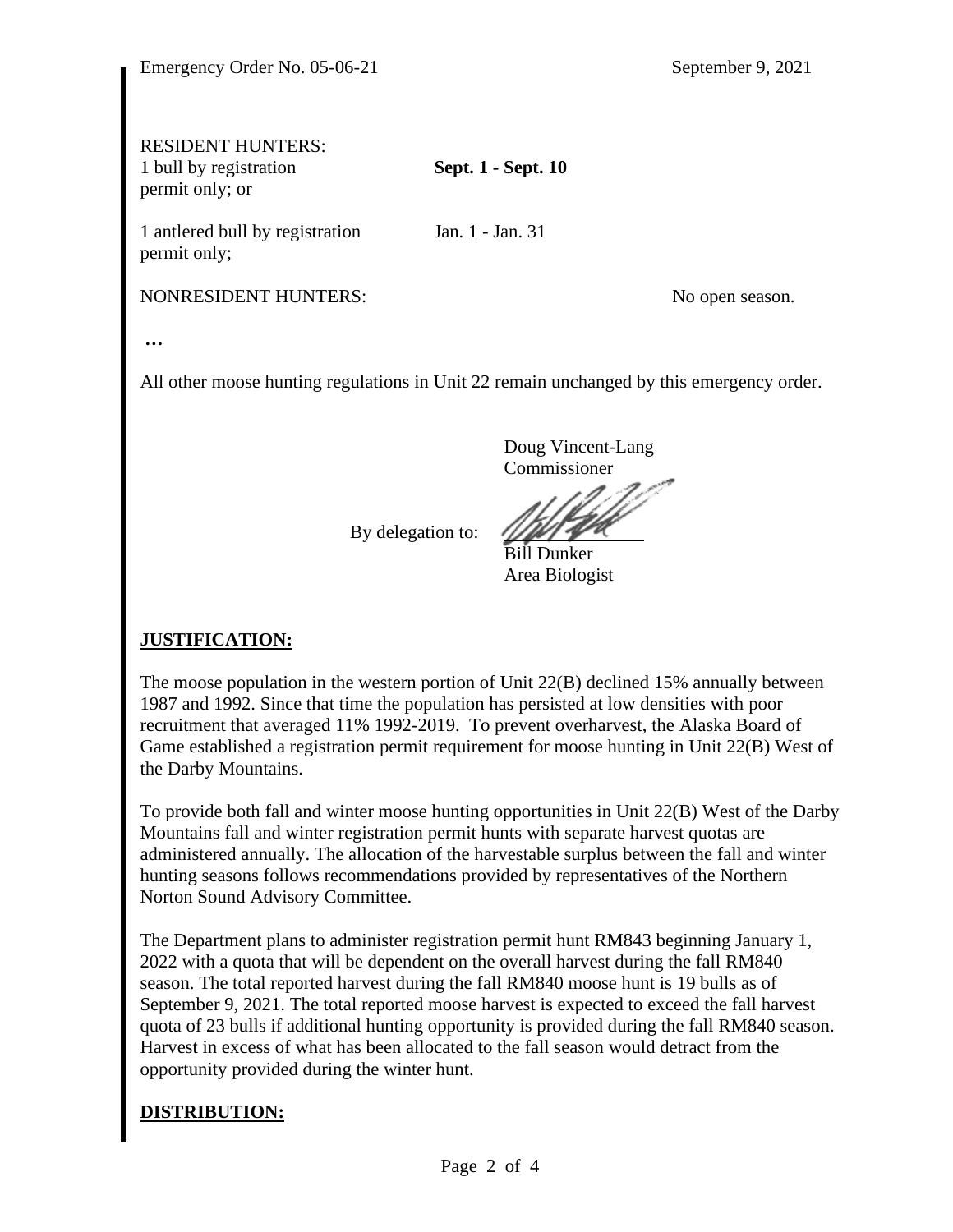This Emergency Order is distributed to the recipients listed below. Copies are available from the Department of Fish and Game office in Nome.

- 1. Lieutenant Governor
- 2. Assistant Attorney General (Board of Game Liaison, Anchorage)
- 3. Commissioner, Department of Fish and Game
- 4. Division of Wildlife Conservation **Director** Deputy Director Assistant Director Regional Supervisors Regulation Coordination Team Area Offices Statewide Information Management Section, Anchorage, Douglas, Juneau Public Communication/Information, Anchorage, Fairbanks Federal Subsistence Liaison 5. Division of Boards Boards Support Section, Executive Director Field Offices: Dillingham, Kotzebue Fish and Game Advisory Committees, Chair Unit 22 AC, Northern Norton Sound Unit 22 AC, Southern Norton Sound 6. Division of Subsistence Assistant Director Program Director, Fairbanks Field Offices: Fairbanks, Kotzebue 7. Public Communications Section, Juneau 8. Department of Public Safety, Alaska Wildlife Troopers **Director** Detachment Commander C Detachment, Western D Detachment, Northern Field Offices: Unit 22: Nome Unit 23: Kotzebue 9. U. S. Department of the Interior Bureau of Land Management BLM, State Director BLM, Anchorage District Unit 18/22 Anchorage, Mgr. Unit 18/22 Anchorage, Subsistence Unit 18/22 Anchorage, Wildlife BLM, Fairbanks District Unit 22/23 Central Yukon, Mgr Unit 22/23 Central Yukon, Wildlife Fish and Wildlife Service FWS, Regional Director FWS, Office of Federal Subsistence Management FWS, OSM Regional Advisory Councils, Coordinators FWS RAC Unit 22, Seward Peninsula